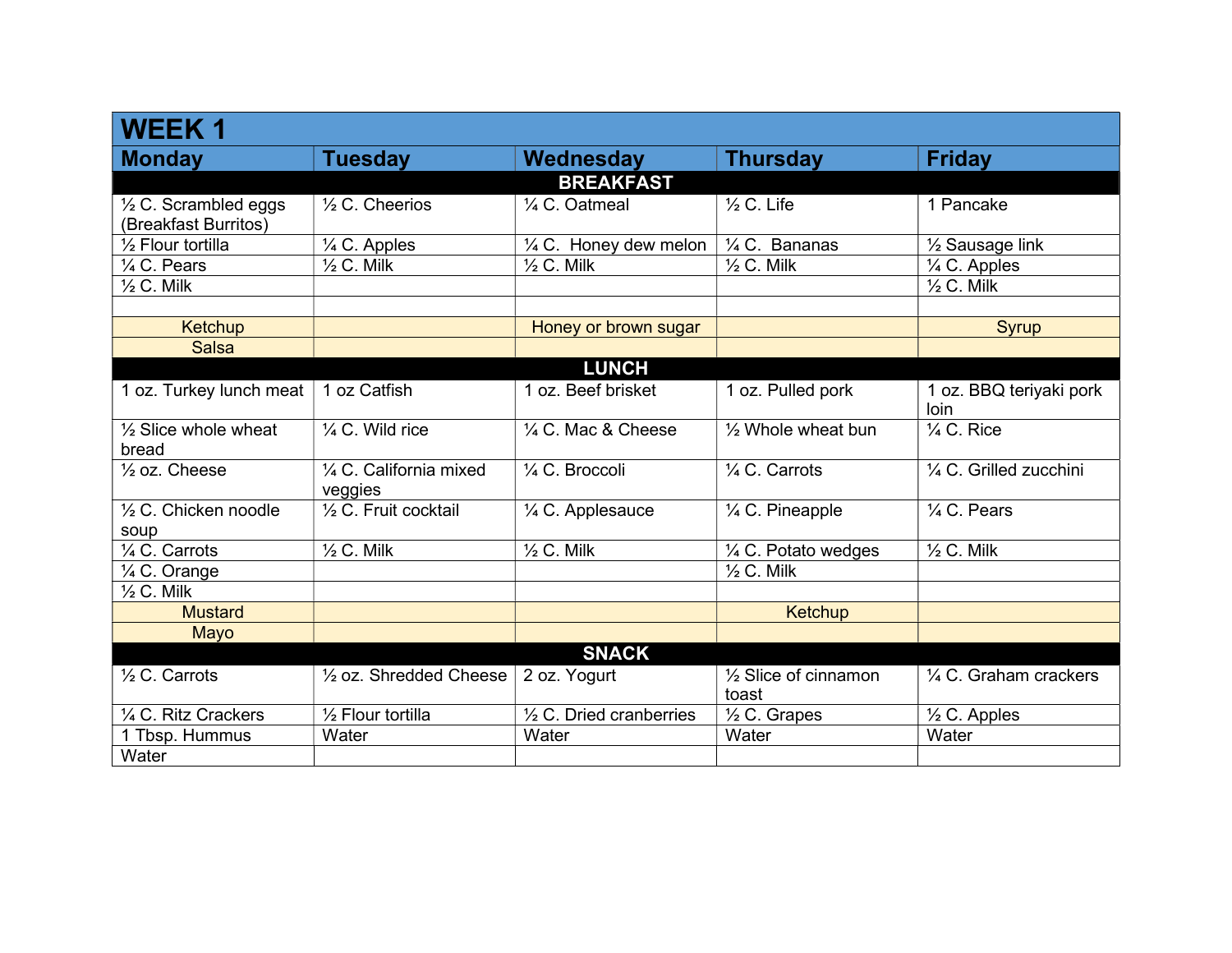| <b>WEEK 2</b>                   |                                     |                                  |                                  |                          |
|---------------------------------|-------------------------------------|----------------------------------|----------------------------------|--------------------------|
| <b>Monday</b>                   | <b>Tuesday</b>                      | Wednesday                        | <b>Thursday</b>                  | <b>Friday</b>            |
|                                 |                                     | <b>BREAKFAST</b>                 |                                  |                          |
| 1/4 C. Oatmeal                  | 2 Waffle sticks                     | $\frac{1}{2}$ C. Crispix         | 1 Ham & cheese omelet            | $\frac{1}{2}$ C. Kix     |
| 1/4 C. Raisins                  | 1 $\frac{1}{2}$ oz. Ham steaks      | 1/4 C. Bananas                   | $\frac{1}{2}$ Slice of toast     | $\frac{1}{4}$ C. Bananas |
| $\frac{1}{2}$ C. Milk           | 1/4 C. Grapes                       | $\frac{1}{2}$ C. Milk            | 1/4 C. Mandarin oranges          | $\frac{1}{2}$ C. Milk    |
|                                 | $\frac{1}{2}$ C. Milk               |                                  | $\frac{1}{2}$ C. Milk            |                          |
| Honey or brown sugar            |                                     |                                  |                                  |                          |
|                                 |                                     | <b>LUNCH</b>                     |                                  |                          |
| 1/4 C. Tortellini               | 1 oz. Salisbury steak               | 1 oz. Beef brisket               | 1 oz. Roast beef                 | 1 Slice of pepperoni     |
|                                 |                                     |                                  |                                  | pizza                    |
| 1 oz. Meat sauce                | $\frac{1}{4}$ C. Couscous           | 1/4 C. Red potatoes              | $\frac{1}{2}$ Slice whole wheat  | 1/4 C. Salad             |
|                                 |                                     |                                  | bread                            |                          |
| $\frac{1}{4}$ C. Sliced carrots | 1/4 C. Spinach                      | 1/4 C. Baby carrots              | $\frac{1}{2}$ oz. Cheese         | 1/4 C. Fresh Pineapple   |
| 1⁄4 C. Grapes                   | $\frac{1}{4}$ C. Honey dew melon    | $\frac{1}{4}$ C. Apples          | 1/4 C. Raw broccoli              | $\frac{1}{2}$ C. Milk    |
| $\frac{1}{2}$ C. Milk           | $\frac{1}{2}$ C. Milk               | $\frac{1}{2}$ Whole wheat dinner | 1/4 C. Oranges                   |                          |
|                                 |                                     | roll                             |                                  |                          |
|                                 |                                     | $\frac{1}{2}$ C. Milk            | $\frac{1}{2}$ C. Milk            |                          |
| <b>Parmesan Cheese</b>          |                                     |                                  | <b>Mustard</b>                   | <b>Ranch for salad</b>   |
|                                 |                                     |                                  | Mayo                             |                          |
|                                 |                                     |                                  | <b>Hummus</b>                    |                          |
|                                 |                                     | <b>SNACK</b>                     |                                  |                          |
| $\frac{1}{2}$ C. Apples         | $\frac{1}{2}$ oz. (1) String cheese | 2 oz. Yogurt                     | $\frac{1}{2}$ C. Peaches         | 1 Tbsp. Peanut butter    |
|                                 |                                     |                                  |                                  | (roll ups)               |
| 1/4 C. Pretzels                 | 1/4 C. Saltine crackers             | 1/8 C. Granola                   | $\frac{1}{2}$ oz. Cottage cheese | 1 tsp. Jelly             |
| Water                           | 1/2 oz. Turkey lunch                | Water                            | Water                            | 1/2 Flour tortilla       |
|                                 | meat                                |                                  |                                  |                          |
|                                 | Water                               |                                  |                                  | Water                    |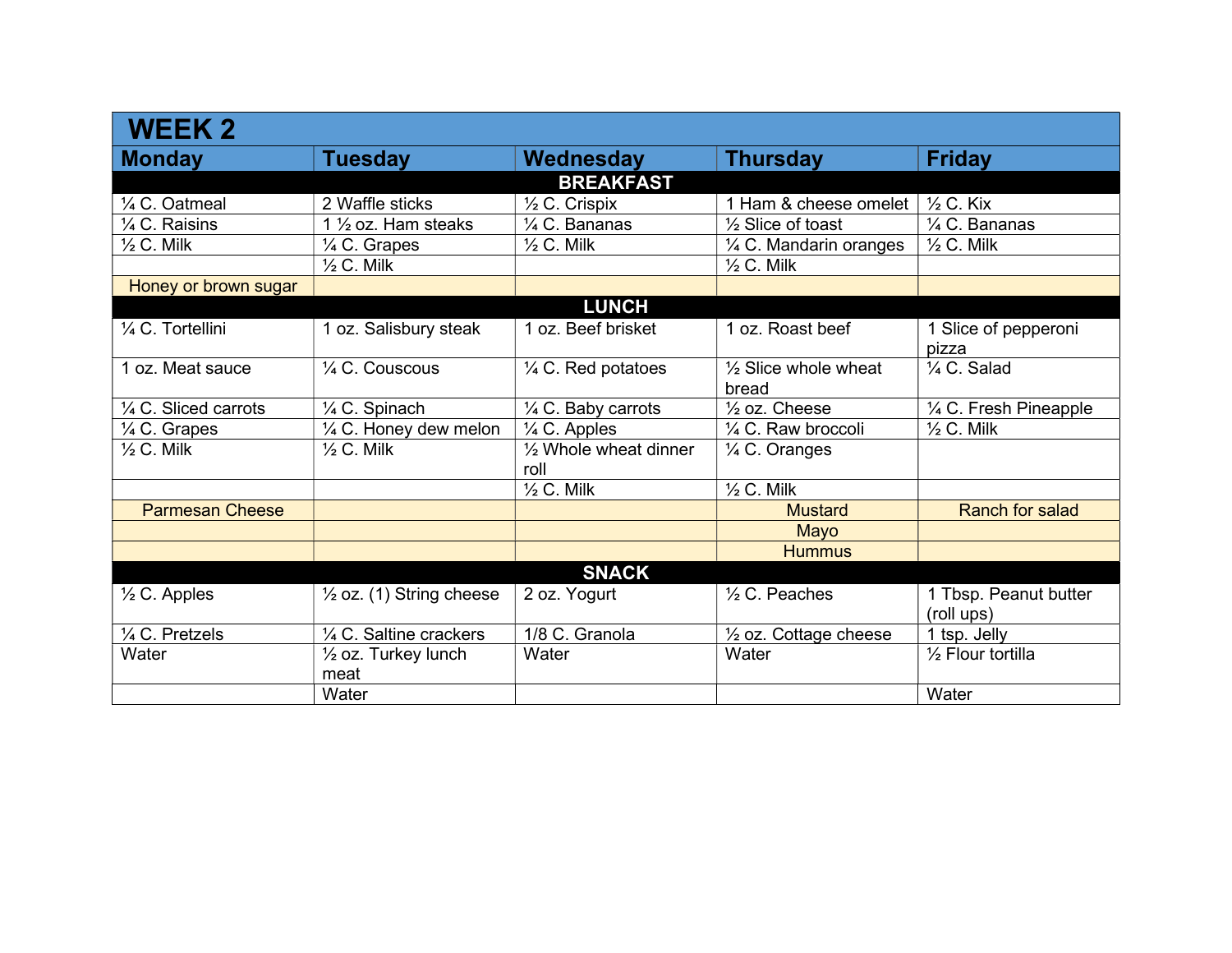| <b>WEEK3</b>                             |                                                         |                                          |                                             |                            |
|------------------------------------------|---------------------------------------------------------|------------------------------------------|---------------------------------------------|----------------------------|
| <b>Monday</b>                            | <b>Tuesday</b>                                          | Wednesday                                | <b>Thursday</b>                             | <b>Friday</b>              |
|                                          |                                                         | <b>BREAKFAST</b>                         |                                             |                            |
| 4 oz. Yogurt                             | $\frac{1}{2}$ C. Scrambled eggs<br>(Breakfast burritos) | $\frac{1}{2}$ C. Life                    | 1/4 C. Cream of wheat                       | 1 Pancake                  |
| 1/8 C. Granola                           | 1 Flour tortilla                                        | 1/4 C. Bananas                           | 1/4 C. Pineapple                            | 1 slice of Bacon           |
| 1/4 C. Strawberries                      | 1/4 C. Grapes                                           | $\frac{1}{2}$ C. Milk                    | $\frac{1}{2}$ C. Milk                       | $\frac{1}{4}$ C. Apples    |
| $\frac{1}{2}$ C. Milk                    | $\frac{1}{2}$ C. Milk                                   |                                          |                                             | $\frac{1}{2}$ C. Milk      |
|                                          | <b>Ketchup</b>                                          |                                          | Honey or brown sugar                        | <b>Syrup</b>               |
|                                          | <b>Salsa</b>                                            |                                          |                                             |                            |
|                                          |                                                         | <b>LUNCH</b>                             |                                             |                            |
| 1 oz. Ham lunch meat                     | 1 oz. Pork scallopini                                   | 1 oz. Rotisserie chicken                 | 1 oz. Taco meat                             | 1 oz. Fried shrimp         |
| $\frac{1}{2}$ Slice whole wheat<br>bread | $\frac{1}{4}$ C. Orzo                                   | $\frac{1}{4}$ C. Red potatoes            | 1 Flour tortilla                            | 1/4 C. Jasmine rice        |
| $\frac{1}{2}$ oz. Cheese                 | 1/4 C. Baby carrots                                     | 1/4 C. Lemon broccoli                    | $\frac{1}{2}$ oz. Shredded cheese           | 1/4 C. Stir fry vegetables |
| 1/2 C. Chicken & rice<br>soup            | 1/4 C. Apples                                           | 1/4 C. Peaches                           | $\frac{1}{4}$ C. Broccoli                   | 1/4 C. Grapes              |
| 1/4 C. Broccoli                          | $\frac{1}{2}$ C. Milk                                   | $\frac{1}{2}$ Slice whole wheat<br>bread | 1/4 C. Cantaloupe                           | $\frac{1}{2}$ C. Milk      |
| 1/4 C. Oranges                           |                                                         | $\frac{1}{2}$ C. Milk                    | 1/4 C. Shredded lettuce<br>& diced tomatoes |                            |
| $\frac{1}{2}$ C. Milk                    |                                                         |                                          | $\frac{1}{2}$ C. Milk                       |                            |
| <b>Mustard</b>                           |                                                         |                                          |                                             |                            |
| Mayo                                     |                                                         |                                          |                                             |                            |
|                                          |                                                         |                                          |                                             |                            |
|                                          |                                                         |                                          |                                             |                            |
|                                          |                                                         | <b>SNACK</b>                             |                                             |                            |
| $\frac{1}{2}$ C. Dried cherries          | $\frac{1}{2}$ C. Cucumbers                              | $\frac{1}{2}$ oz. (1) String cheese      | $\frac{1}{2}$ Slice of cinnamon<br>toast    | 1/2 C. Carrots             |
| 1/4 C. Ritz Crackers                     | $\frac{1}{4}$ C. Cheese crackers                        | $\frac{1}{4}$ C. Ritz crackers           | $\frac{1}{2}$ C. Banana                     | 1 Tbsp. Hummus             |
| Water                                    | Water                                                   | $\frac{1}{2}$ oz Turkey lunch meat       | Water                                       | Water                      |
|                                          |                                                         | Water                                    |                                             |                            |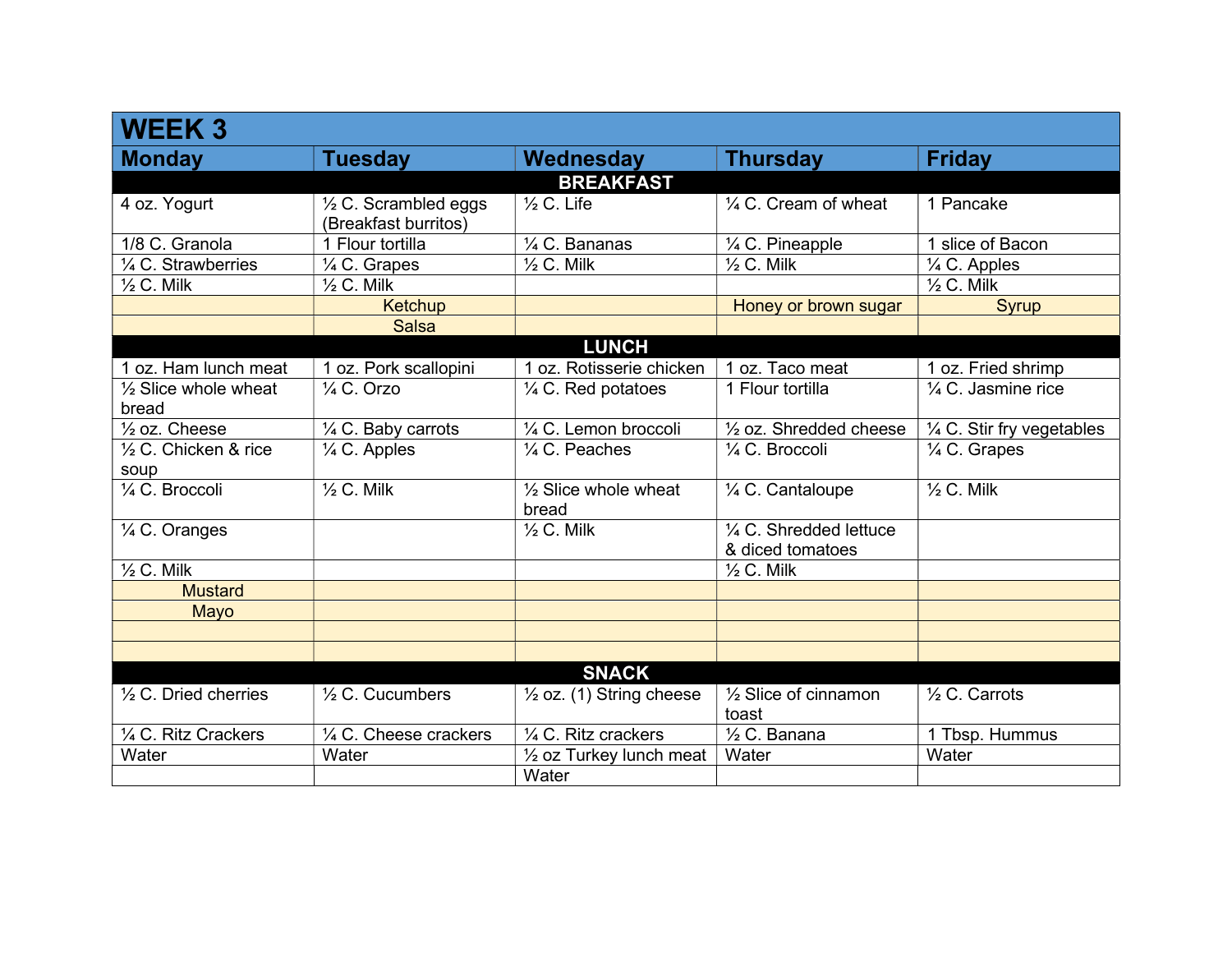| <b>WEEK4</b>                       |                              |                                          |                           |                          |
|------------------------------------|------------------------------|------------------------------------------|---------------------------|--------------------------|
| <b>Monday</b>                      | <b>Tuesday</b>               | Wednesday                                | <b>Thursday</b>           | <b>Friday</b>            |
|                                    |                              | <b>BREAKFAST</b>                         |                           |                          |
| 1/4 C. Oatmeal                     | 3/4 C. Scrambled eggs        | 1/2 C. Cheerios                          | 2 Waffle sticks           | $\frac{1}{2}$ C. Crispix |
| $\frac{1}{4}$ C. Dried cranberries | 1/2 Slice of toast           | 1/4 C. Bananas                           | 1/2 Sausage link          | $\frac{1}{4}$ C. Apples  |
| $\frac{1}{2}$ C. Milk              | 1/4 C. Peaches               | $\frac{1}{2}$ C. Milk                    | 1/4 C. Applesauce         | $\frac{1}{2}$ C. Milk    |
|                                    | $\frac{1}{2}$ C. Milk        |                                          | $\frac{1}{2}$ C. Milk     |                          |
| Honey or brown sugar               | Ketchup                      |                                          |                           |                          |
|                                    |                              | <b>LUNCH</b>                             |                           |                          |
| 1 oz. Honey BBQ                    | 1 oz. Chicken cordon         | 1 oz. Turkey lunch meat                  | 1 oz. Ginger flank steak  | 1 oz. Swedish meatballs  |
| chicken breast                     | bleu                         |                                          |                           |                          |
| $\frac{1}{4}$ C. Mashed potatoes   | 1/4 C. Wild rice             | $\frac{1}{2}$ Slice whole wheat<br>bread | 1/4 C. Potato fingerlings | 1/4 C. Egg noodles       |
| $\frac{1}{4}$ C. Cucumbers         | 1/4 C. California mixed      | $\frac{1}{2}$ oz. Cheese                 | 1/4 C. Roasted zucchini   | 1/4 C. Broccoli & red    |
|                                    | veggies                      |                                          |                           | peppers                  |
| $\frac{1}{4}$ C. Apples            | 1/4 C. Grapes                | 1/4 C. Broccoli                          | 1/4 C. Fruit cocktail     | 1/4 C. Mandarin oranges  |
| 1 Whole wheat dinner<br>roll       | 1 Whole wheat dinner<br>roll | $\frac{1}{4}$ C. Orange                  | $\frac{1}{2}$ C. Milk     | $\frac{1}{2}$ C. Milk    |
| $\frac{1}{2}$ C. Milk              | $\frac{1}{2}$ C. Milk        | $\frac{1}{2}$ C. Milk                    |                           |                          |
|                                    |                              | <b>Mustard</b>                           |                           |                          |
|                                    |                              | Mayo                                     |                           |                          |
|                                    |                              | <b>Hummus</b>                            |                           |                          |
|                                    |                              | <b>SNACK</b>                             |                           |                          |
| 1/2 C. Mandarin oranges            | 1/2 C. Celery                | $\frac{1}{2}$ oz. (1) String cheese      | 2 oz. Yogurt              | 1/2 oz. Shredded Cheese  |
| $\frac{1}{2}$ oz. Cottage cheese   | 1 Tbsp. Peanut butter        | 1/3 C. Saltines                          | 1/3 C. Dried apricots     | 1/2 Flour tortilla       |
| Water                              | 1/4 C. Pretzels              | $\frac{1}{2}$ oz. Turkey lunch<br>meat   | Water                     | Water                    |
|                                    | Water                        | Water                                    |                           |                          |